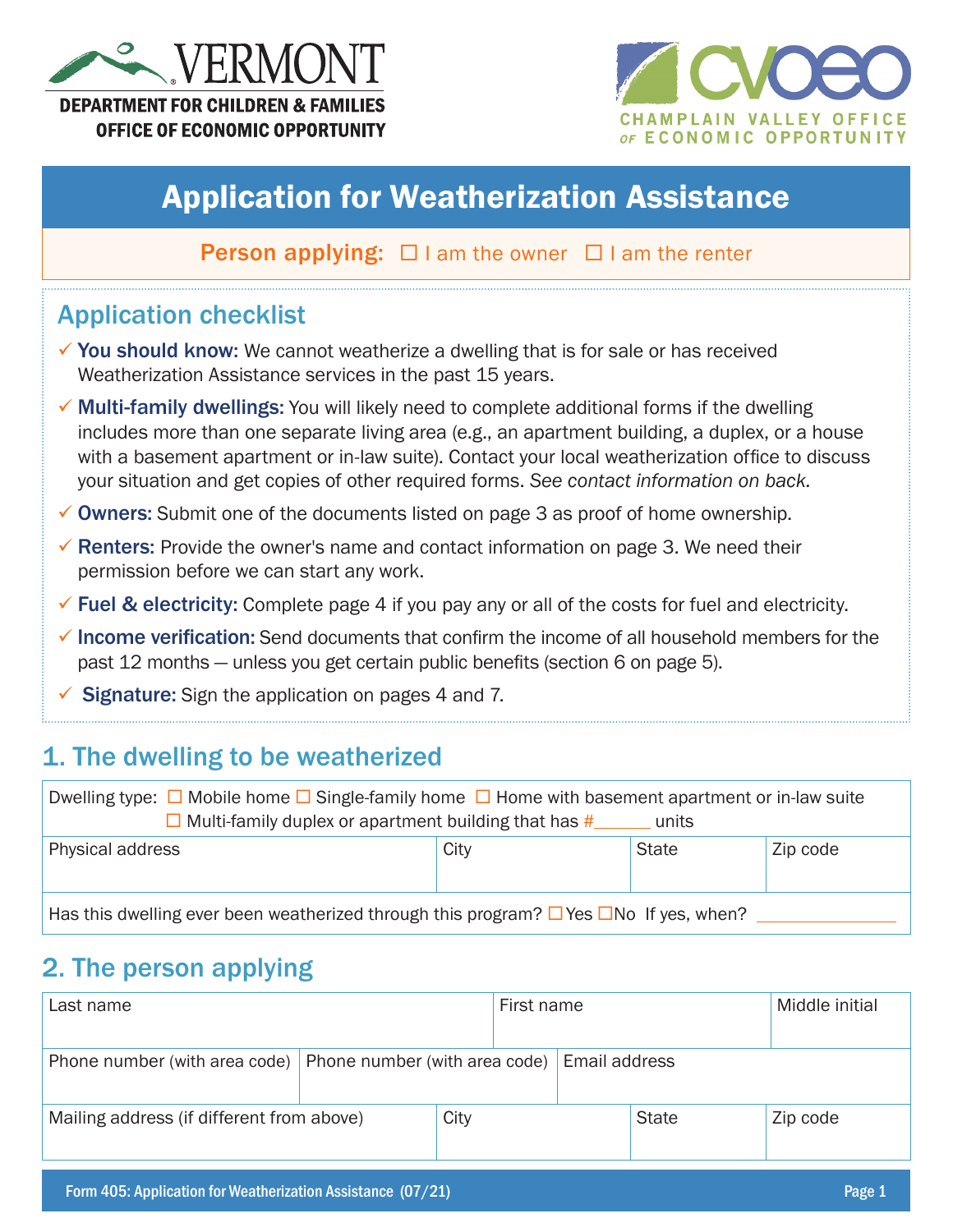# 3. Household information

### A. Complete for all household members, including children. Use extra paper if needed.

| <b>Name</b><br>First & Last | <b>Gender Identity</b>          |                                  | <b>Disabled</b><br>Yes/No  | Date of birth<br>(mm/dd/yyyy) | <b>Social Security Number</b><br>XXX-XX-XXXX |
|-----------------------------|---------------------------------|----------------------------------|----------------------------|-------------------------------|----------------------------------------------|
| 1. PERSON APPLYING          | $\Box$ Female<br>$\Box$ Male    | $\Box$ Nonbinary<br>$\Box$ Other | $\Box$ Yes<br>$\square$ No |                               |                                              |
| 2.                          | $\Box$ Female<br>$\Box$ Male    | $\Box$ Nonbinary<br>$\Box$ Other | $\Box$ Yes<br>$\square$ No |                               |                                              |
| 3.                          | $\Box$ Female<br>$\Box$ Male    | $\Box$ Nonbinary<br>$\Box$ Other | $\Box$ Yes<br>$\square$ No |                               |                                              |
| 4.                          | $\Box$ Female<br>$\square$ Male | $\Box$ Nonbinary<br>$\Box$ Other | $\Box$ Yes<br>$\square$ No |                               |                                              |
| 5.                          | $\Box$ Female<br>$\Box$ Male    | $\Box$ Nonbinary<br>$\Box$ Other | $\Box$ Yes<br>$\square$ No |                               |                                              |

### B. Provide the information below for the entire household, including yourself.

|                                                                                                                                                                                                                                                                   |                                                                                                                                                                                                                                                                                            |                           | HOUSEHOLD AGE: Provide the number of household members in each age group as well as the total number. |                                   |                                                               |      |  |
|-------------------------------------------------------------------------------------------------------------------------------------------------------------------------------------------------------------------------------------------------------------------|--------------------------------------------------------------------------------------------------------------------------------------------------------------------------------------------------------------------------------------------------------------------------------------------|---------------------------|-------------------------------------------------------------------------------------------------------|-----------------------------------|---------------------------------------------------------------|------|--|
| Ages 0-2<br>Ages 3-5                                                                                                                                                                                                                                              | Ages 6-17<br>Age 18-59                                                                                                                                                                                                                                                                     | #                         | Ages 60-69<br>Ages 70-79                                                                              | #<br>#                            | Ages 80+<br><b>TOTAL</b>                                      | $\#$ |  |
|                                                                                                                                                                                                                                                                   |                                                                                                                                                                                                                                                                                            |                           | <b>OPTIONAL:</b> Completing the boxes below is voluntary. It will not impact your application.        |                                   |                                                               |      |  |
|                                                                                                                                                                                                                                                                   |                                                                                                                                                                                                                                                                                            |                           | <b>HOUSEHOLD TYPE: Check the one that best describes your household.</b>                              |                                   |                                                               |      |  |
| $\Box$ Single person                                                                                                                                                                                                                                              | $\Box$ Two adults, no children                                                                                                                                                                                                                                                             |                           | $\Box$ Single-parent female                                                                           |                                   | $\Box$ Single-parent male                                     |      |  |
| $\Box$ Two-parent household                                                                                                                                                                                                                                       |                                                                                                                                                                                                                                                                                            |                           | $\Box$ Non-related adults with children                                                               |                                   | $\Box$ Multigenerational household                            |      |  |
| $\Box$ Other                                                                                                                                                                                                                                                      |                                                                                                                                                                                                                                                                                            |                           |                                                                                                       |                                   |                                                               |      |  |
|                                                                                                                                                                                                                                                                   |                                                                                                                                                                                                                                                                                            |                           | HOUSEHOLD DEMOGRAPHICS: Provide the total number of household members in each category.               |                                   |                                                               |      |  |
| Race:<br>a. American Indian or Alaska Native<br>b. Asian<br>c. Black or African American<br>d. Native Hawaiian/Other Pacific Islander<br>e. White<br>f. Other<br>g. Multi-race (two or more of the above)<br><b>Ethnicity:</b><br>a. Hispanic, Latino, or Spanish | <b>Education level:</b><br>a. Grades 0-8<br>b. Grades 9-12/Non-Graduate<br>c. High School Graduate<br>d. GED/Equivalency Diploma<br>e. Grade 12 + Some Post-Secondary<br>f. 2 or 4-Year College Graduate<br>g. Other Post-Secondary School Graduate<br>b. Not Hispanic, Latino, or Spanish |                           |                                                                                                       | Age 14-24<br>#<br>$#$ $-$<br>$\#$ | Age 25+<br>$#$ $-$<br>#<br>#<br>$#$ <sub>—</sub><br>#<br>#___ |      |  |
| <b>Military Status:</b><br>a. Veteran<br>b. Active military<br>c. Never served in the military                                                                                                                                                                    |                                                                                                                                                                                                                                                                                            | #_______<br>$#_{\_}$<br># | <b>Other Characteristics:</b><br>a. Has health insurance<br>b. Is a New American                      |                                   |                                                               |      |  |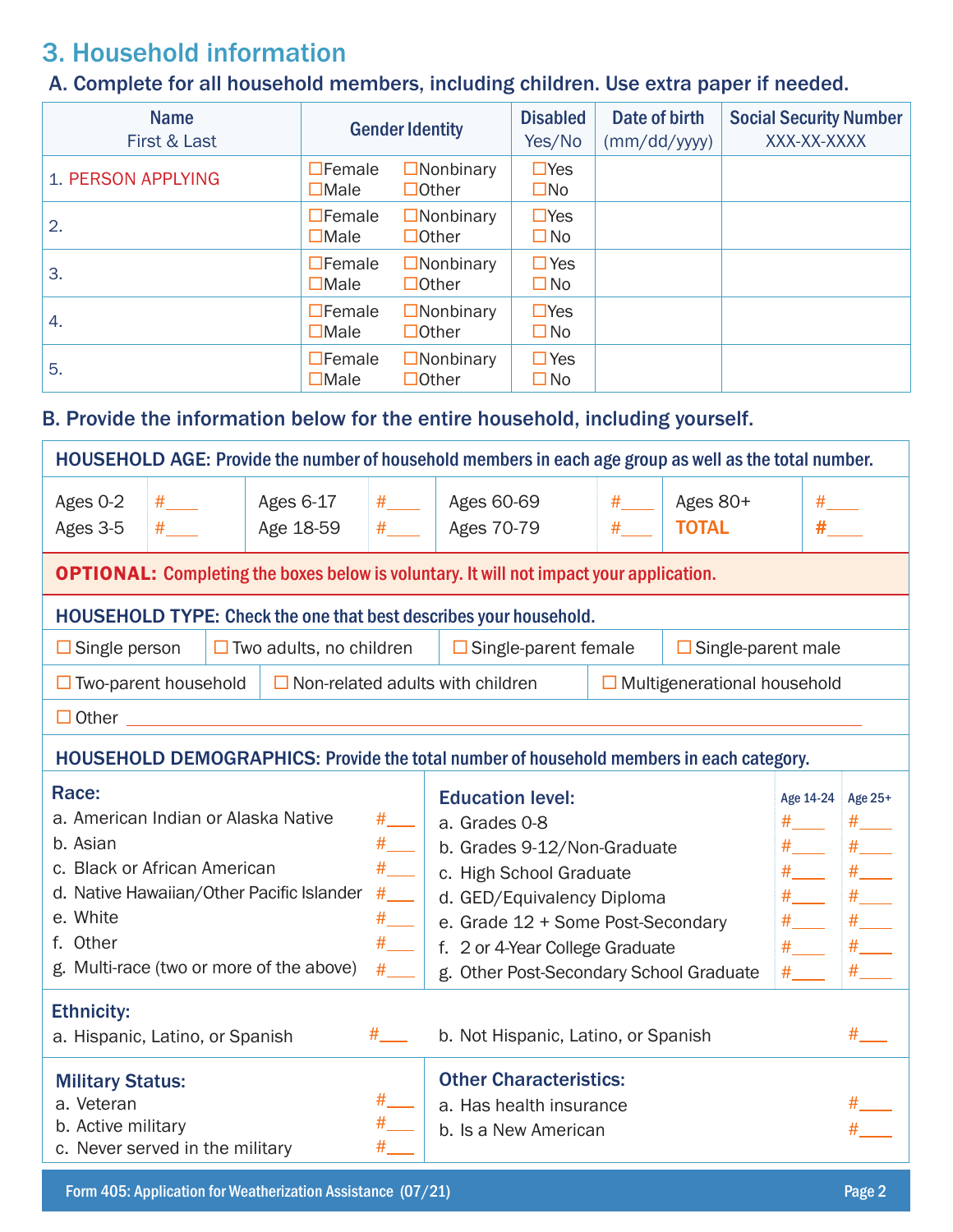### 4. Who lives in the dwelling: homeowner or renter

### A. OWNER ONLY. Complete this section if you OWN the dwelling to be weatherized.

| Check the appropriate box below:<br>$\Box$ I live in the dwelling<br>I rent the dwelling to someone else                                                                                                                                                                                                                                                                                                                        |                                                                                            |  |  |
|---------------------------------------------------------------------------------------------------------------------------------------------------------------------------------------------------------------------------------------------------------------------------------------------------------------------------------------------------------------------------------------------------------------------------------|--------------------------------------------------------------------------------------------|--|--|
| Send a copy of ONE of the documents below to confirm that you own the dwelling. Check one.√<br>The document you send MUST HAVE THE PHYSICAL ADDRESS of the dwelling to be weatherized on it. We<br>must receive it before any weatherization services may begin.<br>Real estate tax bill or receipt for address being weatherized<br>□                                                                                          |                                                                                            |  |  |
| Deed<br>□<br>Mortgage or mortgage payment book<br>□<br>School tax bill or receipt for address being weatherized<br>□<br>Written statement from local tax assessor's office, county, tribal clerk or tribal deeds commissioner<br>□<br>Executed land contract, life tenancy agreement or life lease<br>□<br>Chattel mortgage (mobile home mortgage)<br>□<br>Vermont mobile home bill of sale - if filed with the town clerk<br>□ |                                                                                            |  |  |
| If you co-own the dwelling with someone who does not live in your household, list them below.                                                                                                                                                                                                                                                                                                                                   |                                                                                            |  |  |
| The co-owner (if applicable):                                                                                                                                                                                                                                                                                                                                                                                                   | The co-owner (if applicable):<br><u> 1989 - Andrea Stadt Britain, amerikansk politik (</u> |  |  |
| <b>DENTED ANIV, Campleta this section if you DENT the dwalling to be weatherized</b>                                                                                                                                                                                                                                                                                                                                            |                                                                                            |  |  |

#### B. RENTER ONLY: Complete this section if you RENT the dwelling to be weatherized.

| The rent I pay includes: $\Box$ Heat $\Box$ Hot water $\Box$ Electricity |                                          |  |  |  |
|--------------------------------------------------------------------------|------------------------------------------|--|--|--|
| The dwelling's owner:                                                    | The dwelling's co-owner (if applicable): |  |  |  |
|                                                                          |                                          |  |  |  |
|                                                                          |                                          |  |  |  |
|                                                                          |                                          |  |  |  |
|                                                                          |                                          |  |  |  |
|                                                                          |                                          |  |  |  |
|                                                                          |                                          |  |  |  |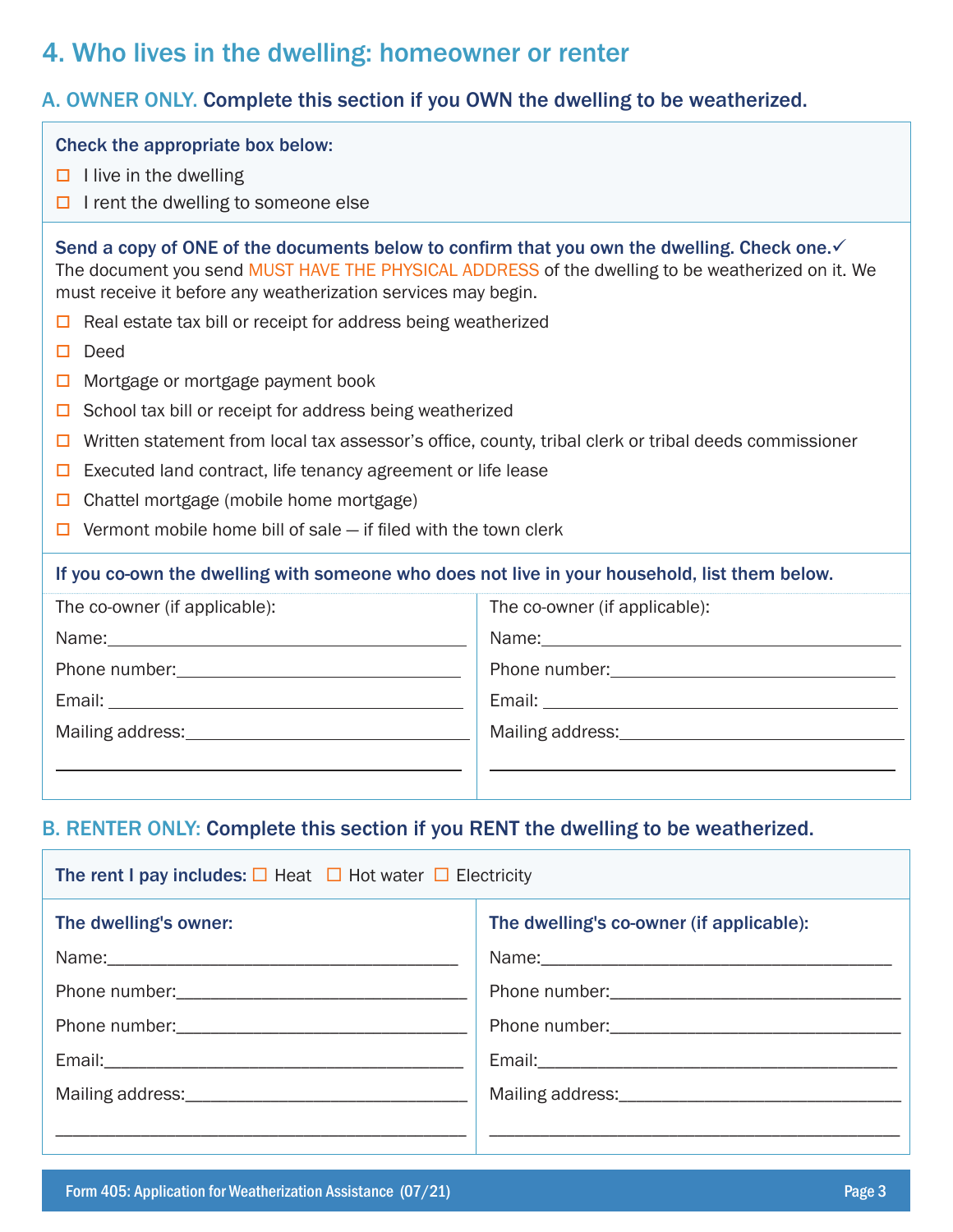# 5. Fuel & electricity used

- If you rent and the OWNER PAYS for any or all of these costs please check this box  $\Box$
- If YOU PAY for any or all of these costs complete sections A & B below and sign in section C.

### A. Complete the table below if you pay for any or all of these costs.

| <b>Fuel Type</b>           | <b>Used for</b><br><b>Heating</b> | <b>Used for</b><br><b>Hot Water</b> | <b>Used for</b><br><b>Cooking</b> | <b>Total Amount Used Each Year</b><br>(in cords/tons/gallons) |                                                           |
|----------------------------|-----------------------------------|-------------------------------------|-----------------------------------|---------------------------------------------------------------|-----------------------------------------------------------|
| <b>Unmetered Utilities</b> |                                   |                                     |                                   |                                                               |                                                           |
| Wood                       | Г                                 | П                                   | П                                 | cords                                                         |                                                           |
| Wood pellets               | г                                 | П                                   | П                                 | tons                                                          | Provide your best guess of how<br>much is used each year. |
| Bio bricks or coal         | г                                 | П                                   | П                                 | tons                                                          |                                                           |
| Oil                        | Г                                 | П                                   |                                   | We'll get the amount                                          | If you buy any of these fuels a few                       |
| Kerosene or diesel         | П                                 | П                                   |                                   | of fuel used from your                                        | gallons at a time, how many gallons                       |
| Propane                    | Г                                 | П                                   |                                   | supplier (see below).                                         | do you buy this way, each year?                           |
| <b>Metered Utilities</b>   |                                   |                                     |                                   | <b>Utility Name</b>                                           | <b>Account Number</b>                                     |
| <b>Natural Gas</b>         | Г                                 | П                                   | П                                 |                                                               |                                                           |
| Electricity                |                                   |                                     |                                   |                                                               |                                                           |

#### B. List the companies you've bought fuel from in the past three years — *for this location only*.

|   | <b>FUEL COMPANY INFORMATION</b>                      |                                                                         |                                                  |  |  |  |  |
|---|------------------------------------------------------|-------------------------------------------------------------------------|--------------------------------------------------|--|--|--|--|
|   | Service address of dwelling where fuel is delivered: |                                                                         |                                                  |  |  |  |  |
|   | <b>Fuel company name</b>                             | <b>Fuel company mailing address</b><br>(Include town, state & zip code) | Fuel company phone number<br>(Include area code) |  |  |  |  |
|   |                                                      |                                                                         |                                                  |  |  |  |  |
| 2 |                                                      |                                                                         |                                                  |  |  |  |  |
| 3 |                                                      |                                                                         |                                                  |  |  |  |  |

#### C. Authorize the release of your fuel and energy usage records to us — *for this location only*.

I, the fuel company account holder named below, authorize the Weatherization Assistance Program to:

- Get my household fuel records from all the companies I've bought fuel from in the past three years.
- Get my energy usage records from state energy efficiency utilities.
- Request energy consumption records from my fuel companies and state energy efficiency utilities at anytime between now and five years from the date my weatherization project is completed.

| Account holder's name (PRINT) | Account holder's signature | Date | <b>Sign here</b> |
|-------------------------------|----------------------------|------|------------------|
| Account holder's name (PRINT) | Account holder's signature | Date |                  |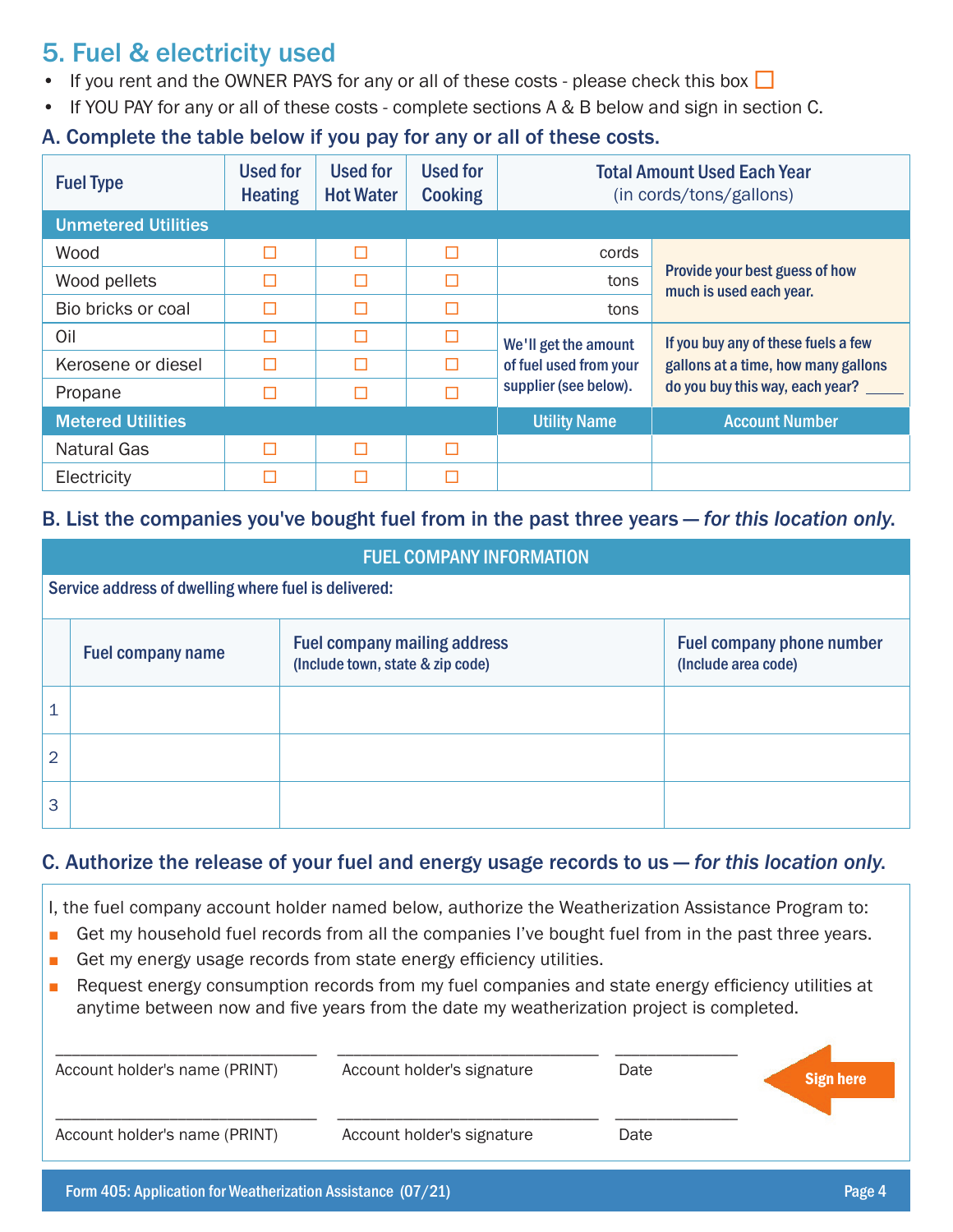# 6. Public Benefits

If you answer YES to either question below, YOU MAY SKIP AHEAD TO SECTION 9.

We'll verify your income with the Department for Children and Families - Economic Services Division.

Is your household an active Seasonal Fuel household? If you're not sure, call 1-800-479-6151.  $\Box$  Yes  $\Box$  No Has any ADULT received one of the benefits listed below in the past 12 months?  $\Box$  Yes\*  $\Box$  No  $-$  If yes, which one:  $\Box$  Reach Up  $\Box$  Reach First  $\Box$  Post-Secondary Education (PSE) \* Do NOT check this box if the only benefit received is a Child-Only Reach Up grant*.*

### 7. Household income

### A. Check all types of income received by household members — during the past 12 months.

| <b>Earned income:</b>                                                                                        | <b>Unearned income:</b>     | <b>Unearned income:</b>                       |
|--------------------------------------------------------------------------------------------------------------|-----------------------------|-----------------------------------------------|
| Employment wages & salaries                                                                                  | Alimony                     | <b>Social Security</b>                        |
| $\Box$ Internship/training stipends                                                                          | $\Box$ Child support        | Social Security Disability (SSDI)             |
|                                                                                                              | Dividends or interest       | Supplemental Security Income (SSI)            |
| $\Box$ Self employment (e.g., carpentry,<br>childcare, farming, home party<br>sales, lawn care, logging, odd | <b>Estates or trusts</b>    | Trusts or annuities                           |
|                                                                                                              | Insurance payments          | Unemployment compensation<br>$\perp$          |
| jobs and selling scrap metal)                                                                                | Gambling / lottery winnings | Veteran's disability benefits<br>$\mathsf{L}$ |
| Property rental                                                                                              | Military family allotments  | Veteran's retirement benefits                 |
|                                                                                                              | Pensions or retirement      | Worker's compensation                         |
| $\Box$ Union strike benefits                                                                                 | Royalties                   | Other                                         |

#### B. Provide the following information for each household member.

| If anyone is unemployed, put "unemployed" in the income sources section next to their name below. |                                                                         |                        |  |  |
|---------------------------------------------------------------------------------------------------|-------------------------------------------------------------------------|------------------------|--|--|
| <b>Name</b>                                                                                       | <b>Income sources</b><br>List all sources of income over past 12 months | <b>Total income</b>    |  |  |
| 1. PERSON APPLYING                                                                                |                                                                         | $\frac{1}{2}$          |  |  |
| 2.                                                                                                |                                                                         | $\frac{1}{2}$          |  |  |
| 3.                                                                                                |                                                                         | $\frac{1}{2}$          |  |  |
| 4.                                                                                                |                                                                         | $\frac{1}{2}$          |  |  |
| 5.                                                                                                |                                                                         | $\frac{1}{2}$          |  |  |
| 6.                                                                                                |                                                                         | $\frac{1}{2}$          |  |  |
| 7.                                                                                                |                                                                         | $\frac{1}{2}$          |  |  |
| 8.                                                                                                |                                                                         | $\boldsymbol{\varphi}$ |  |  |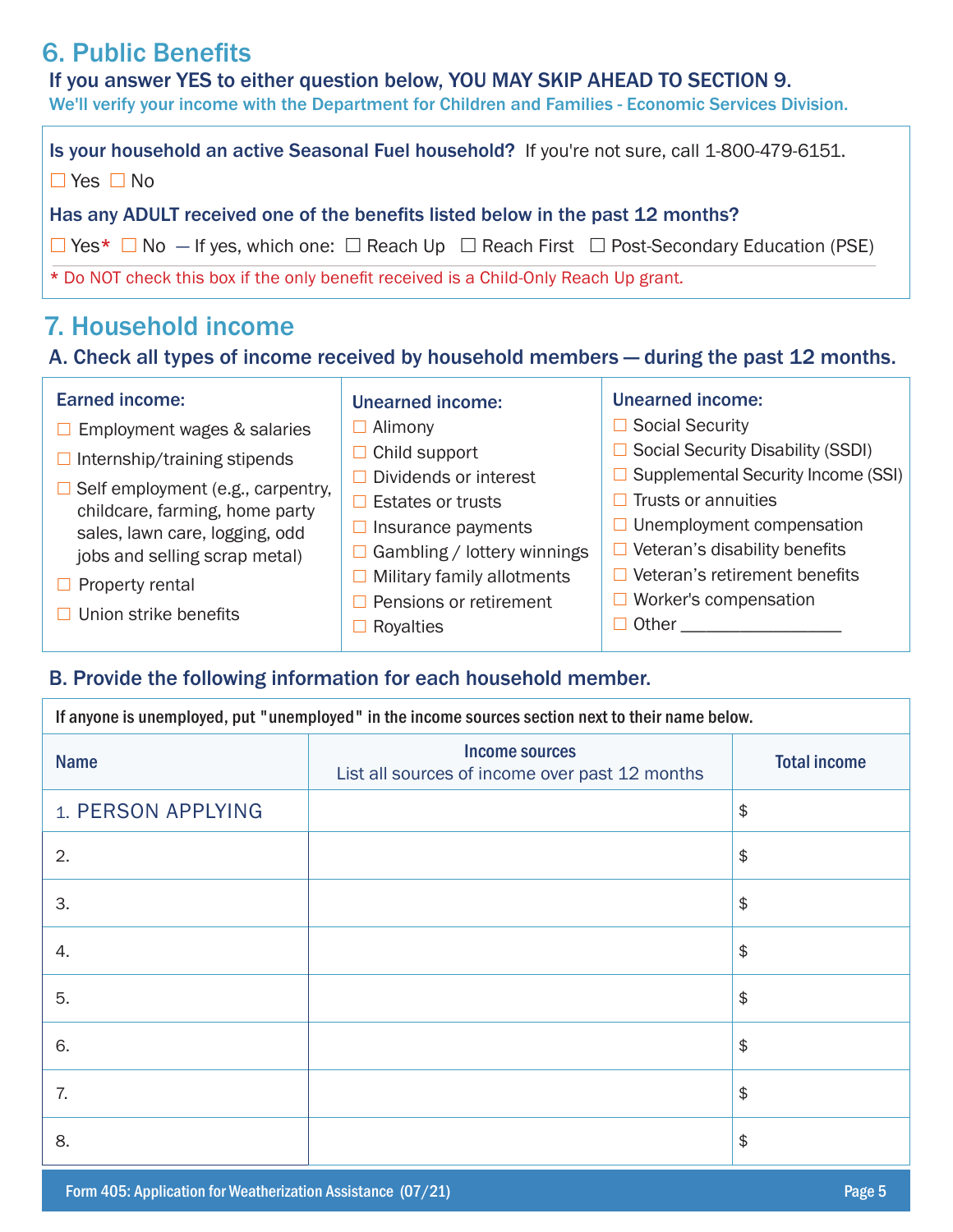# 8. Supporting documents to verify income

#### A. Use the table below as a guide to the supporting documents you need to send.

- •If you have any questions, call your local weatherization office.
- •The quicker you get us these required documents, the sooner we can process your application.
- •Please send copies as originals may not be returned.

| If any household member:                                                                                                      | Send the following with your application:                                                                                                                                                           |
|-------------------------------------------------------------------------------------------------------------------------------|-----------------------------------------------------------------------------------------------------------------------------------------------------------------------------------------------------|
| □ Received Social Security, Social<br><b>Security Disability Insurance</b><br>(SSDI) or Supplemental<br>Security Income (SSI) | Their most recent Social Security benefits statement. To get a copy,<br>call 1-800-772-1213 or go to https://www.ssa.gov/myaccount/.                                                                |
| $\Box$ Filed income taxes                                                                                                     | The first two pages of their most recent federal tax return.                                                                                                                                        |
| $\Box$ Received unemployment<br>compensation                                                                                  | An Unemployment Benefits Statement from the past 12 months.                                                                                                                                         |
| $\Box$ Earned wages or salary from<br>a job                                                                                   | An Employment Income Verification Form for each job held in the past<br>12 months – with the EMPLOYEE'S section completed & signed. The<br>form is available from your local weatherization office. |
| $\Box$ Was self employed                                                                                                      | Their most recent IRS Schedule C and information in section B below.                                                                                                                                |
| $\Box$ Received another type of<br>income                                                                                     | A document that confirms the income.                                                                                                                                                                |

#### B. Provide information about any income from self employment & property rental.

Provide the information below for each household member that had income from SELF EMPLOYMENT or PROPERTY RENTAL during the past 12 months.

| Household member | Type of business | Time period | Gross income | <b>Expenses</b> | Depreciation | Net income |
|------------------|------------------|-------------|--------------|-----------------|--------------|------------|
| Household member | Type of business | Time period | Gross income | <b>Expenses</b> | Depreciation | Net income |
| Household member | Type of business | Time period | Gross income | <b>Expenses</b> | Depreciation | Net income |
| Household member | Type of business | Time period | Gross income | <b>Expenses</b> | Depreciation | Net income |
| Household member | Type of business | Time period | Gross income | <b>Expenses</b> | Depreciation | Net income |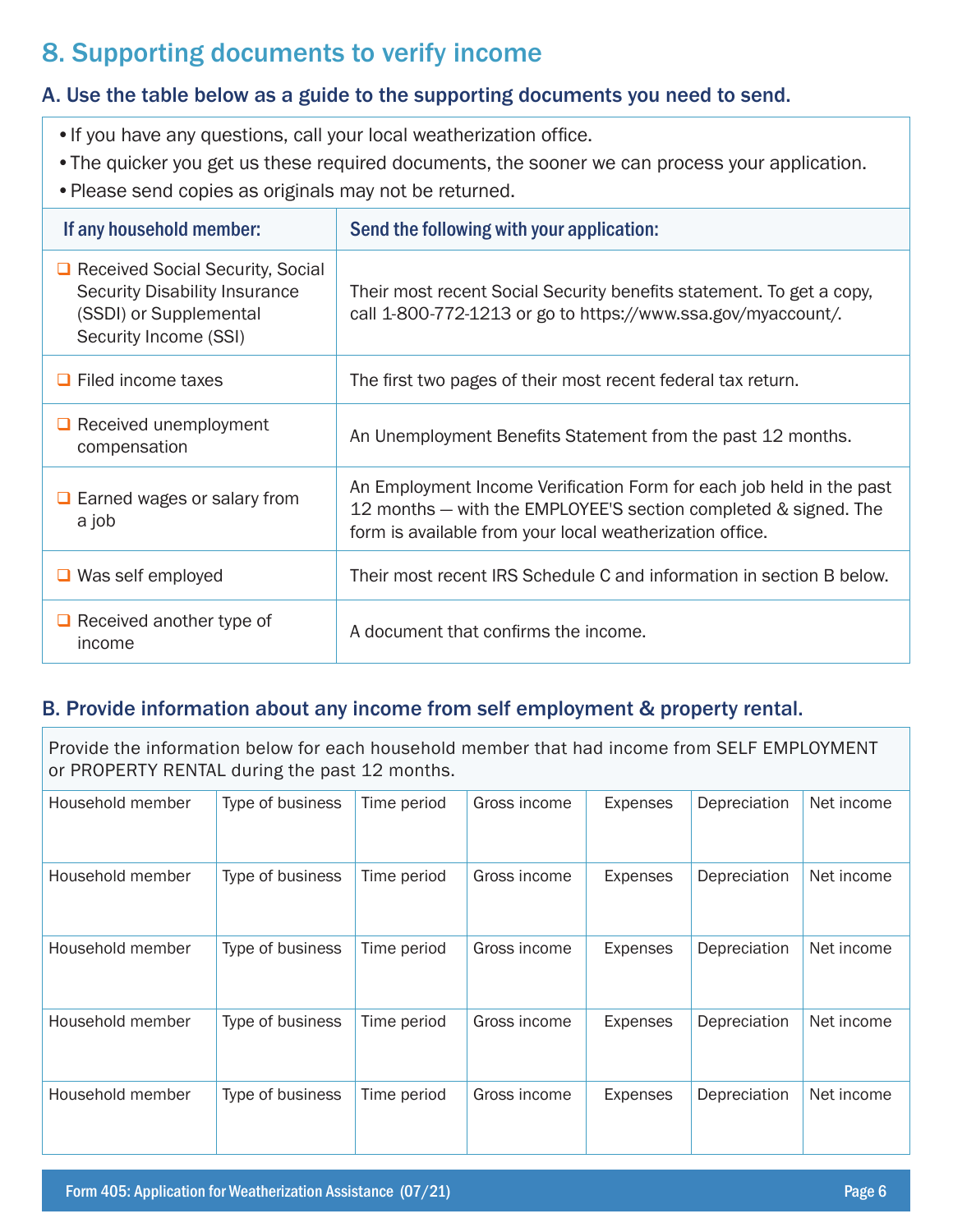# 9. Permission to enter premises, certification, and signature

#### By signing this application below, I agree that:

- I grant permission for weatherization program representatives to enter the dwelling to provide weatherization services. This permission is granted on behalf of all household members.
- I will contact my local weatherization office if I have any concerns that a household member may not agree to allow weatherization program representatives to enter the premises,
- I've listed all household members in Section 3A of this application or on extra paper.
- Any willful misrepresentation may be cause to reject my application, discontinue any work started on my home, and possible prosecution.
- The information I provide on this application may be verified by authorized representatives of the program, and I may be required to provide additional documentation. This may include verifying household income with the Department for Children and Families - Economic Services Division.
- The weatherization of my home under this program is subject to the availability of public funding and the eligibility of my household under program guidelines.
- Representatives of the Vermont Office of Economic Opportunity (OEO) and/or the U.S. Department of Energy (DOE) may inspect the weatherization work completed on my home. This information may be shared with other state agencies to further help my household.
- If I feel I've been discriminated against regarding a decision made on this application because of race, color, national origin, sex, handicap or age, I may appeal those decisions by phone at (802) 241-0943 or in writing to: Weatherization Program Director, Vermont Office of Economic Opportunity, 280 State Drive, NOB2 North, Waterbury, VT 05671-1050.
- **OPT-OUT:** if I check this box  $\Box$ , it means I do not authorize the Weatherization Assistance Program (WAP) to release information about this project to help realtors and real estate appraisers develop accurate real estate listings and appraisals for this home. This includes our home address, energyefficient features installed, and any home energy certifications, ratings, and/or labels obtained. Unless I opt out, WAP may make this information available publicly, including in public real estate listings or on labels that display home energy-efficiency features.
- **OPT-OUT:** if I check this box  $\Box$ , it means I do not authorize the Vermont Weatherization Program to release information relating to our home project, such as name, home address, and type of services received, for the purpose of matching home weatherization and Medicaid data to allow AHS to conduct an analysis of health care utilization and costs before and after receiving home weatherization services. The analysis itself will use only de-identified data and no personal information will be released, or made available, to the public.
- **OPT-OUT:** if I check this box  $\Box$ , it means I do not authorize the Vermont Office of Economic Opportunity and local weatherization office to use my name & information about our weatherization project to promote the Weatherization Assistance Program.

### YOU MUST SIGN & DATE YOUR APPLICATION HERE. UNSIGNED APPLICATIONS WILL BE RETURNED.

*I certify that all information provided on this application is true and complete to the best of my knowledge.* 

Signature of Applicant Date Controller and Date Date